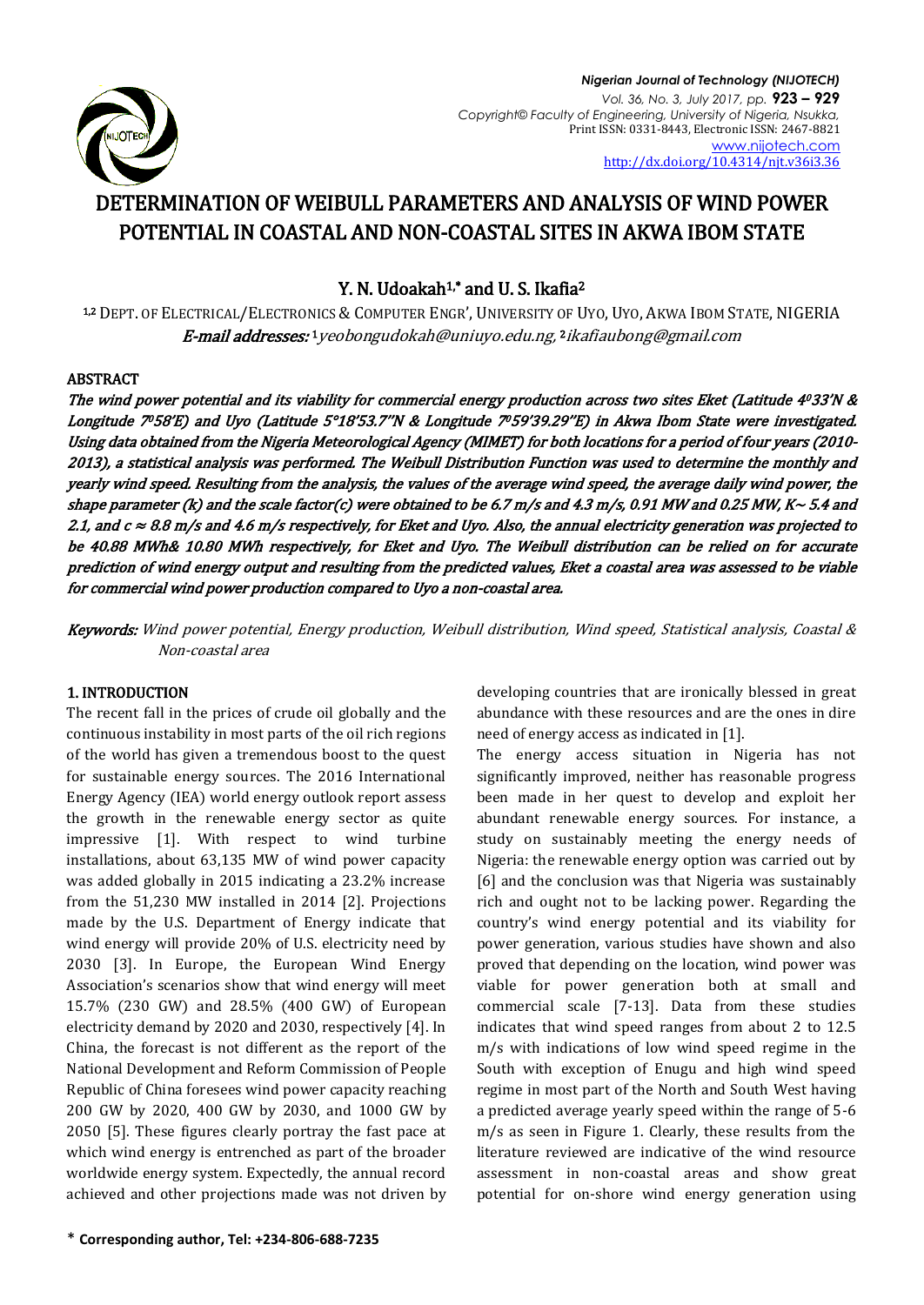micro and small turbine. However, for commercial viability, an off-shore wind resource mapping would be required.



Figure 1:3D Wind map of Nigeria 80 m above the ground. Source [14]

In coastal areas, the differing heat capacities of land and water results in different rates of heating and cooling leading to air flow both during the day and night. Assessing the wind statistical properties and speed is essential to the optimum prediction of its energy output and wind turbine behaviour. The energy that a wind turbine is likely to produce is dependent not only on its wind speed-power curve but also on the wind speed frequency distribution at the location of interest. With respect to most of the wind resource assessment carried out across the various locations in Nigeria, it is evident from the reviewed literature that most studies on wind potential assessment had focused mainly on non-coastal areas even among the coastal regions while a few others provided little and insufficient information about the coastal areas. For instance, it was observed that the studies on the wind resource assessment so far carried out for Akwa Ibom State as documented in [28-30] only made reference to Uyo, the state capital. Even though Akwa Ibom is among the coastal States, there are however, about six core coastal Local Governments in the State. Hence using the wind resource assessment of Uyo, a non-coastal Local Government as a yard stick for evaluating the wind potential of Akwa Ibom as a coastal State is not appropriate. It is in view of this, that the wind resource assessment for a coastal and non-coastal site in Akwa Ibom was conducted in order to fill the missing knowledge gap and also create the much needed awareness regarding the commercial viability of the wind energy potential in the coastal areas of the State. Also, this study seeks to determine the weibull parameters and also perform an analysis of the wind

speed at both the coastal and non-coastal sites in Akwa Ibom State.

#### 2. MATERIALS AND METHOD

Wind resource assessment for the effective application of wind turbines requires a careful study of some basic factors like; the geographical distribution of wind speeds, characteristic parameters of the wind, topography, local wind flow and wind speed measurement. The daily wind speed data used in this study was obtained from the Nigeria Meteorological Agency (MIMET) for Uyo (Latitude 5°18'53.7''N; Longitude 7059'39.29''E) and Eket (Latitude 4033'N and Longitude 7058'E) for a period of four years 2010 to 2013. The wind speed data was measured continuously with an Anemometer at a height of 10m. The data obtained provides daily average wind speed distributions of the location for the stated period from which average values were computed. Using the two-parameter Weibull function, the frequency distribution of the measured data was studied.

#### 2.1 Wind Speed Frequency Distribution

Wind energy site assessment evaluates the potential for a given site to produce energy from wind turbines. There are several approaches to investigate the wind resource within a given area of land and the preferred approach is defined by objectives of the wind energy program [15].

#### 2.2 Wind Speed Data: Weibull Distribution

Since wind is not steady, calculating the mean power delivered by a wind turbine from its power curve requires the knowledge of the probability density distribution of the wind speed which is simply the distribution of the proportion of time spent by the wind within narrow bands of wind speed. In statistical modeling of wind speed variation, the Weibull twoparameter (shape parameter k and scale parameter c) function has been widely applied by many researchers. The probability density function of the Weibull distribution is given by [16] as:

$$
f(v) = \left(\frac{k}{c}\right) \left(\frac{v}{c}\right)^{k-1} \exp\left[-\left(\frac{v}{c}\right)^k\right] \tag{1}
$$

In (1),  $f(v)$  is the probability of observing wind speed v, k is the dimensionless Weibull shape parameter and c is the Weibull scale parameter, which have reference values in the units of wind speed. The corresponding cumulative probability function of the Weibull distribution is expressed by [16-17] as:

$$
F(v) = 1 - exp\left[-\left(\frac{v}{c}\right)^k\right] \tag{2}
$$

In (2), v is the wind speed, k is the shape parameter and c is the scale parameter. Here,  $f(v)$  represents the fraction of time (or probability) for which the wind blows with a velocity V, and  $F(v)$  indicates the fraction of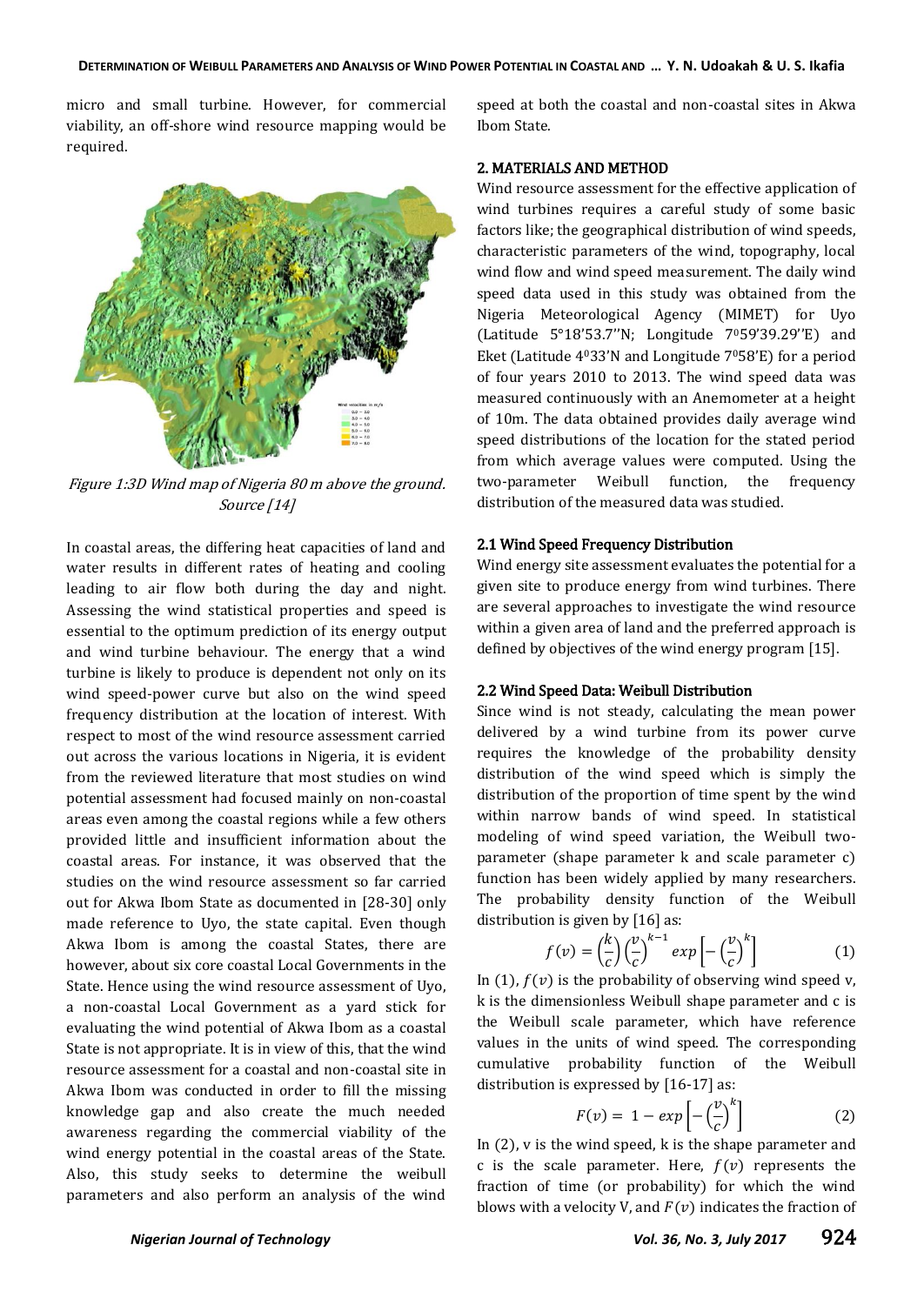time (or probability) that the wind velocity is equal or lower than V [18]. From eqn. (1) and (2) it is evident that k and c are the factor affecting the wind spectra within a given regime.

#### 2.3 Determination of Weibull Parameters:

Four methods of determining the Weibull parameters are given by [19]. These include:

#### 2.3.1 Empirical Method

Shape and scale parameter k and c are measured in this method by the following equations:

$$
k = \left(\frac{\sigma}{\overline{V_m}}\right)^{-1.086} \tag{3}
$$

$$
c = \frac{1}{\Gamma\left(1 + \frac{1}{k}\right)}\tag{4}
$$

$$
\Gamma(x) = \int_0^\infty t^{x-1} e^{-t} dt
$$
 (5)

$$
\Gamma(x) = \sqrt{2\pi}x \cdot x^{x-1} \cdot e^{-x} \cdot \left(1 + \frac{1}{12}x + \frac{1}{288}x^2 - \frac{13}{58140}x^3 + \cdots\right)
$$
\n
$$
(6)
$$

Shape and scale parameters in this method are estimated from the mean wind speed  $(V_m)$  and standard deviation (σ) of wind data  $[20]$ .

#### 2.3.2 The Maximum Likelihood Method

The Weibull distribution can be fitted to time series wind data using the maximum likelihood method as suggested by [21]. The shape parameter k and the scale parameter c are estimated using the following two equations:

$$
k = \left(\frac{\sum_{i=1}^{n} v_i^k \ln(v_i)}{\sum_{i=1}^{n} v_i^k} - \frac{\sum_{i=1}^{n} \ln(v_i)}{n}\right)^{-1}
$$
(7)

$$
c = \left(\frac{1}{n}\sum_{i=1}^{n} v_i^k\right) \tag{8}
$$

In (7) and (8),  $v_i$  is the wind speed in time step i and n is the number of non-zero wind speed data points. Eq. (7) must be solved using an iterative procedure  $(k=2$  is a suitable initial guess), after which Eq. (8) can be solved explicitly. Eq. (7) is applied only to the non-zero wind speed data points.

#### 2.3.3 The Modified Maximum Likelihood Method

When wind speed data are available in frequency distribution format, a variation of maximum likelihood method can be applied. The Weibull parameters are estimated using the following two equations:

$$
k = \left(\frac{\sum_{i=1}^{n} v_i^k \ln(v_i) P(v_i)}{\sum_{i=1}^{n} v_i^k P(v_i)} - \frac{\sum_{i=1}^{n} \ln(v_i) P(v_i)}{P(v \ge 0)}\right)^{-1}
$$
(9)

$$
c = \left(\frac{1}{P(v \ge 0)} \sum_{i=1}^{n} v_i^k P(v_i)\right)^{1/k}
$$
 (10)

Here,  $v_i$  is the wind speed,  $P(v_i)$  represents the Weibull frequency,  $p(v \ge 0)$  is the probability that the wind

speed equals or exceeds zero. Eq. (9) must be solved iteratively, after which eq. (10) can be solved explicitly.

#### 2.3.4 Energy Pattern Factor Method

This is a new method suggested by [22]. It is related to the averaged data of wind speed. This method has simpler formulation, easier implementation and also requires less computation. The method is defined by the following equations:

$$
E_{pf} = \frac{\overline{v^3}}{(\overline{v^3})}
$$
 (11)

$$
k = 1 + \frac{3.69}{(E_{pf})^2} \tag{12}
$$

$$
\bar{v} = c\Gamma\left(1 + \frac{1}{k}\right) \tag{13}
$$

Eqn. (11) is known as the energy pattern factor method which can be solved numerically or approximately by power density technique using Eq.  $(12)$ . Once k is determined, c can be estimated using Eqn. (13). In this work, the Weibull distribution parameters in terms of k and c and mean wind speed were determined for both locations using empirical method because of its ease of computation.

### 2.4 Wind Power Calculation and Estimation

According to [23], the extracted power from the wind is given by:

$$
P_{avail} = \frac{1}{2} \rho A V^3 C_p \tag{14}
$$

Where  $P_{avail}$  is the Available Power in the wind,  $\rho$  is the Air density (1.23 kg/m<sup>3</sup>), A is the swept Area of the turbine given by:  $A = \pi r^2$ ; Where radius, r is equal to the blade length. The rotor diameter is related to the blade length and the swept area. Thus, Rotor diameter $\chi_2 =$ Blade length; Blade length<sup>2</sup>  $*\pi$  = Swept area. Doubling the swept area means doubling the power output. However, if the wind speed doubles then the power output increases by a factor of 8, which simply means producing 8 times more power; V is the mean wind speed, and  $C_p$  is the Power coefficient given by 0.59.

Annual energy output (AEO) is given by [24] to be;

$$
AEO = \frac{1}{2} \rho A V^3 C_p (8,760 hrs/year) \tag{15}
$$

#### 2.5 Wind Power Density (WPD):

The Wind Power density measured in  $W/m^2$  indicates how much energy is available at the site for conversion by a wind turbine. It is given by;

$$
\frac{P}{A} = \frac{1}{2}\rho V^3\tag{16}
$$

The above expression is dependent on the air density and the wind speed but independent of the size of the turbine rotor or the efficiency or other characteristics of the wind turbine [25].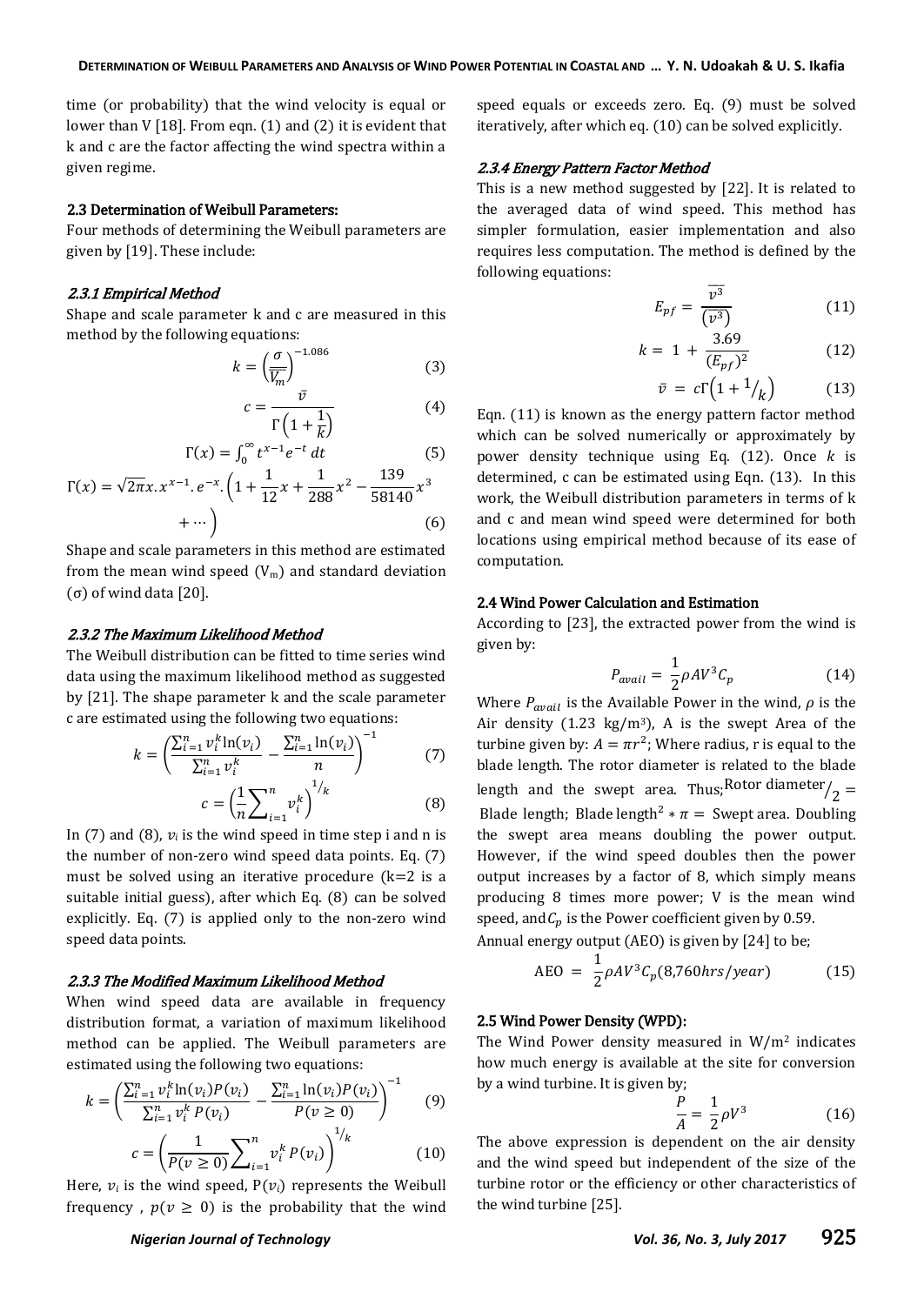Using equation 17, a rough estimate of the electricity production (in kilowatt hours per year) from a number of wind turbines at any site can be obtained if the mean annual wind speed is known [26]. Annual electricity production:

$$
KV_m^3A_tT \t\t(17)
$$

In (17),  $k = 3.2$  and a factor based on typical turbine performance characteristics and an approximate relationship between mean wind speed and wind speed frequency distribution,  $V_m$  is the site annual mean wind speed in ms<sup>-1</sup>. A<sub>t</sub> is the swept area of the turbine in  $m<sup>2</sup>$ and T is the number of turbines. Using the wind speed value, air density and number of turbines, a Wind Energy Calculation Application was developed using android studio to determine the wind power density, annual electricity production and available wind power.

#### 3. RESULTS AND DISCUSSION

In this study, the daily wind speed data for Eket and Uyo, representing coastal and non-coastal sites in Akwa Ibom State, Nigeria, over a period of four years from 2010 to 2013 measured by the Nigeria Meteorological Agency (MIMET) were analysed. The analyses were done using Microsoft Excel and Wind Energy Calculator - an android application developed by the authors using android

studio, for the determination of wind power density, annual electricity production and available wind power. The Weibull distribution parameters in terms of k and c and mean wind speed were determined for the two locations using empirical method.

Figures 2a to 2d shows the daily mean wind speed variation across the two locations for the various years. The monthly maximum and minimum wind speed values (m/s) are recorded in Table 1. By inspection, it can be quickly observed from the Table that the minimum values of wind speed for Eket at any time within the stated period was not below 4 m/s whereas this was not the case for Uyo as the minimum wind speed values fluctuated between 0 and 2 m/s. The highest values of wind speed (16 m/s) were recorded in the months of September and October of 2012 for Eket, while that for Uyo (23 m/s) was recorded in November of the same year.

The yearly variation of the wind speed is presented in Table 2. It can be seen that for the period under review, the highest wind speed of 6.89 m/s and 4.96 m/s occurred in the year 2010 and 2013, while the minimum wind speed of 6.32 m/s and 3.56 m/s occurred in the year 2013 and 2010 for Eket and Uyo respectively.



Figure 2: Daily mean wind speed variation in the two locations between 2010 and 2013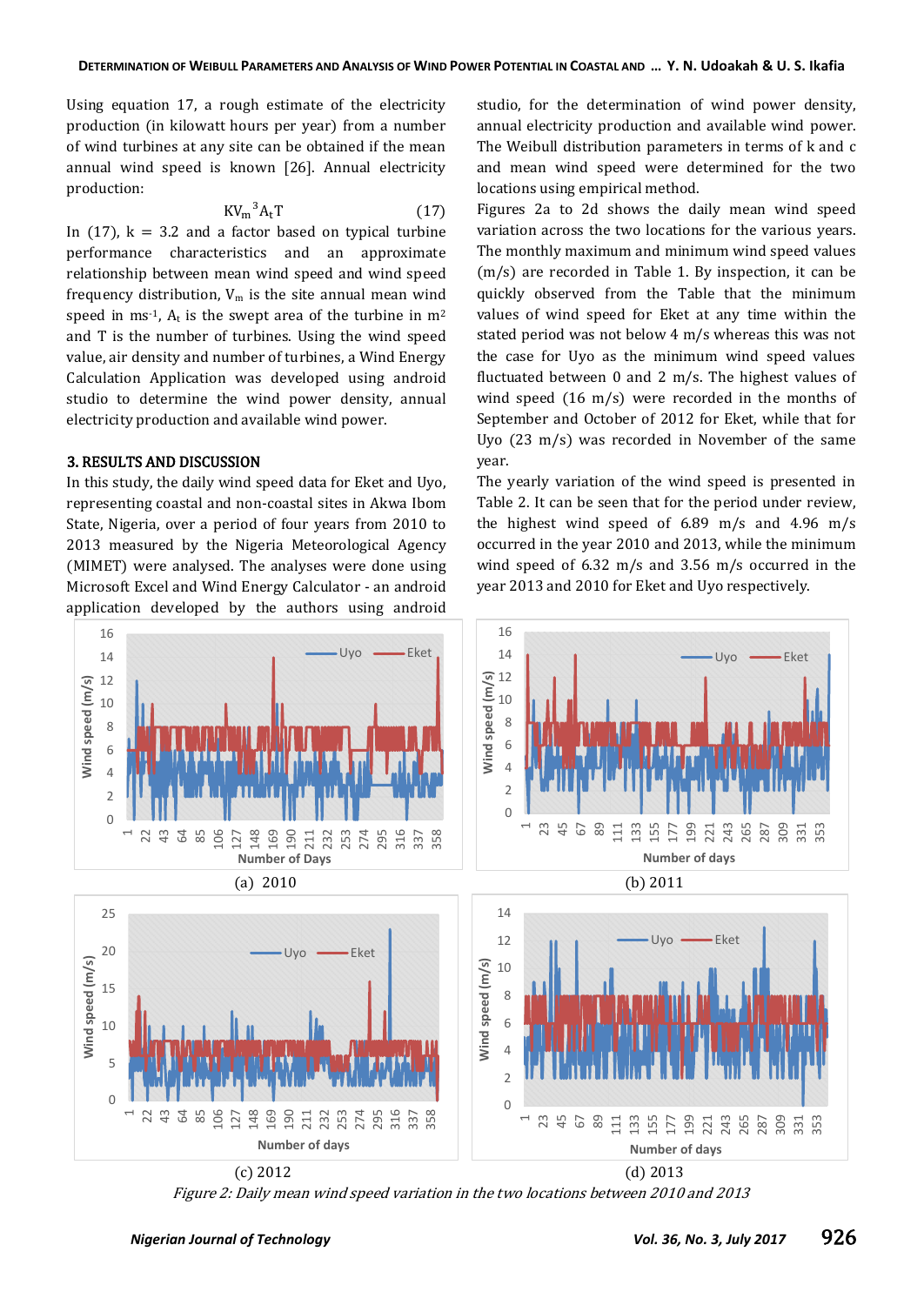#### DETERMINATION OF WEIBULL PARAMETERS AND ANALYSIS OF WIND POWER POTENTIAL IN COASTAL AND ... Y. N. Udoakah & U. S. Ikafia

|             | 2010            |              |             |            | 2011            |                |             | 2012           |            |                | 2013        |            |                 |          |             |                |
|-------------|-----------------|--------------|-------------|------------|-----------------|----------------|-------------|----------------|------------|----------------|-------------|------------|-----------------|----------|-------------|----------------|
|             | UY <sub>0</sub> |              | <b>EKET</b> |            | UY <sub>0</sub> |                | <b>EKET</b> |                | <b>UYO</b> |                | <b>EKET</b> |            | UY <sub>0</sub> |          | <b>EKET</b> |                |
|             | <b>MAX</b>      | <b>MIN</b>   | <b>MAX</b>  | <b>MIN</b> | <b>MAX</b>      | <b>MIN</b>     | <b>MAX</b>  | <b>MIN</b>     | <b>MAX</b> | <b>MIN</b>     | <b>MAX</b>  | <b>MIN</b> | <b>MAX</b>      | MIN      | <b>MAX</b>  | <b>MIN</b>     |
| JAN         | 12              | $\mathbf{0}$ | 10          | 4          | 10              | $\theta$       | 14          | 4              | 12         | $\mathbf{0}$   | 14          | 4          | 12              | 2        | 8           | 4              |
| <b>FEB</b>  | 8               | $\mathbf{0}$ | 8           | 4          | 7               | 2              | 12          | 4              | 10         | $\theta$       | 8           | 4          | 12              | 2        | 8           | 4              |
| <b>MAR</b>  | 7               | 2            | 8           | 6          | 7               | $\overline{2}$ | 14          | 6              | 10         | 2              | 8           | 4          | 12              | 2        | 8           | 4              |
| <b>APR</b>  | $\overline{7}$  | $\mathbf{0}$ | 10          | 6          | 10              | 2              | 8           | 6              | 8          | $\theta$       | 8           | 4          | 10              | 2        | 8           | 4              |
| <b>MAY</b>  | 8               | 2            | 8           | 4          | 10              | 2              | 8           | 4              | 12         | $\bf{0}$       | 8           | 4          | 8               | 2        | 8           | $\overline{4}$ |
| <b>JUNE</b> | 10              | 2            | 14          | 4          | 8               | 2              | 8           | 6              | 8          | $\theta$       | 8           | 4          | 9               | 2        | 8           | 4              |
| JUL         | 6               | $\mathbf{0}$ | 8           | 4          | 7               | 2              | 8           | 4              | 8          | 2              | 8           | 4          | 9               | 2        | 8           | 2              |
| <b>AUG</b>  | 6               | $\mathbf{0}$ | 8           | 4          | 8               | 2              | 12          | 4              | 12         | 2              | 8           | 4          | 10              | 2        | 8           | 4              |
| <b>SEPT</b> | 5               | $\mathbf{0}$ | 8           | 4          | 8               | 2              | 12          | 4              | 8          | 2              | 16          | 4          | 9               | 2        | 8           | 4              |
| <b>OCT</b>  | 6               | 2            | 10          | 4          | 9               | 2              | 8           | 4              | 8          | 2              | 16          | 4          | 13              | 2        | 8           | 4              |
| <b>NOV</b>  | 6               | $\mathbf{0}$ | 8           | 6          | 8               | $\theta$       | 8           | $\overline{4}$ | 23         | 2              | 8           | 6          | 8               | 2        | 8           | 4              |
| <b>DEC</b>  | 6               | 2            | 14          | 4          | 14              | $\overline{2}$ | 12          | 6              | 7          | $\overline{2}$ | 8           | 4          | 12              | $\theta$ | 8           | 4              |

Table 1: Maximum and minimum monthly wind speed (m/s) for both locations

Table 2: Yearly average wind speed (m/s) for both locations

|            | 2010  | 2011  | 2012  | 2013  |
|------------|-------|-------|-------|-------|
| <b>Uvo</b> | 3.569 | 4.507 | 4.435 | 4.961 |
| Eket       | 6.893 | 6.659 | 6.772 | 6.328 |

#### Table 3: Geographical coordinate and wind speed

| Location | Latitude              | Longitude    | Altitude | wind<br>Average | Standard                   | Shape | Scale         |  |
|----------|-----------------------|--------------|----------|-----------------|----------------------------|-------|---------------|--|
|          |                       |              | (m)      | speed $(m/s)$   | Parameter (k)<br>Deviation |       | Parameter (c) |  |
|          |                       |              |          |                 | (m/s)                      |       | (m/s)         |  |
| Eket     | $4^{0}33'$ N          | 7058'E       | 157      | 6.7             | 1.40                       | 5.4   | 8.8           |  |
| Uvo      | $5^{\circ}18'53.7''N$ | 7º59'39.29"E | 51.2     | 4.3             | 2.16                       | 2.1   | 4.6           |  |

Table 4: The Weibull cumulative Distribution Function and Weibull Probability Density Function

| Location | Weibull cumulative Distribution Function, $F(v)$ Weibull Probability Density Function, $f(v)$ |          |
|----------|-----------------------------------------------------------------------------------------------|----------|
| Eket     | 0.487311                                                                                      | 0.072302 |
| Uvo      | 0.583373                                                                                      | 0.178561 |



Figure 3: Estimated annual electricity production for both locations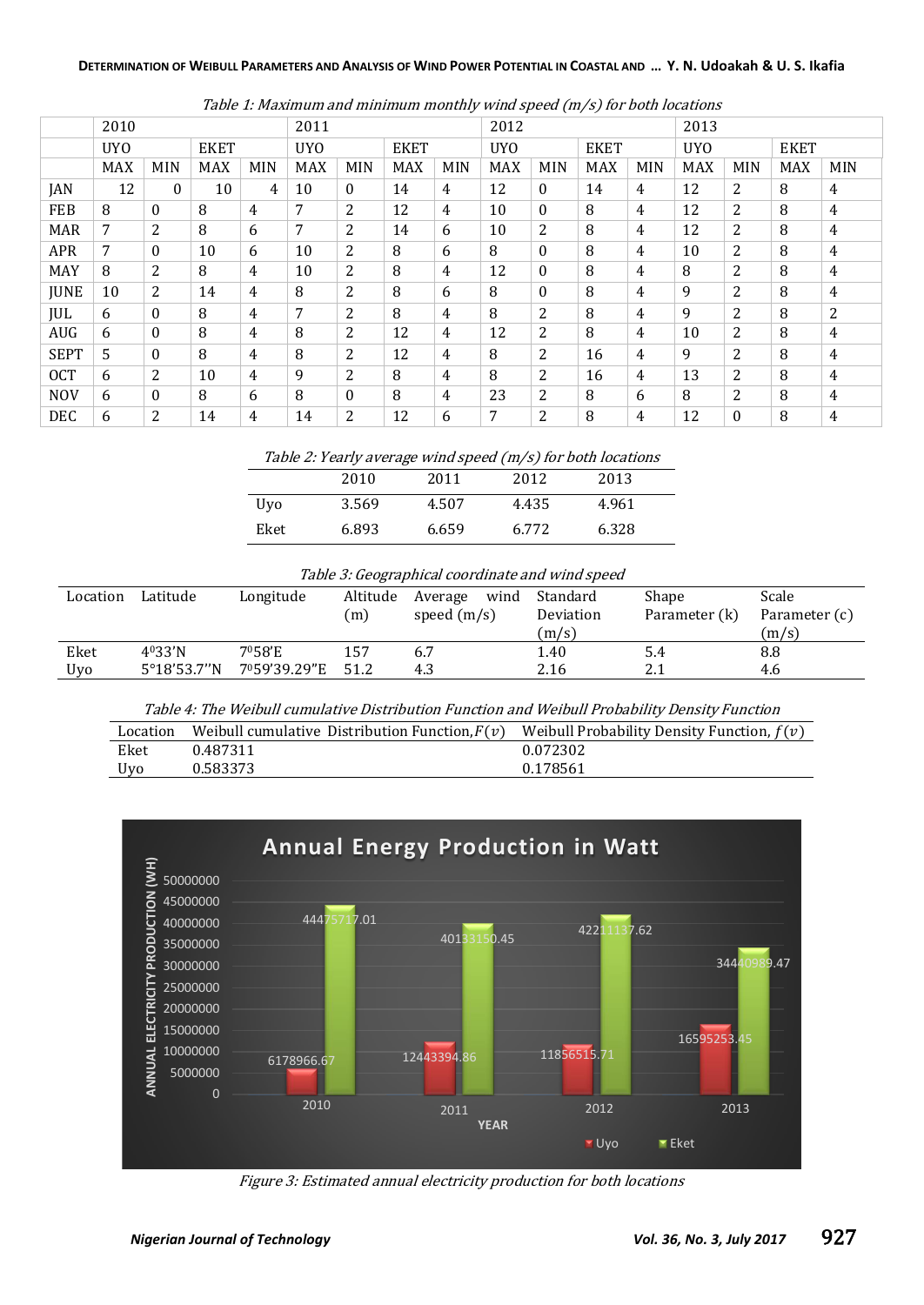From Table 3, the overall yearly mean wind speed is found to be 6.7 m/s and 4.3 m/s for Eket and Uyo respectively. The values of the standard deviation, the shape parameter (k) and the scale parameter (c) are also presented in Table 3 while the Weibull cumulative distribution function  $F(v)$  and Weibull probability density function  $f(v)$ are shown in Table 4. Using the values of the Weibull cumulative distribution function, it is possible to estimate the time that a wind turbine can generate power.

It is generally observed that the pattern of the distribution for Eket has higher values compared to that of Uyo. This reason is very obvious since Eket is a coastal region with a greater wind potential. Using equation 14 and other related parameters from the analysis, the average daily wind power using a turbine blade length of 52 m, was calculated to be 0.91 MW and 0.25 MW for Eket and Uyo respectively, while the annual wind power for both locations was estimated to be 7,936 MW and 2,146 MW respectively. Similarly, the annual electricity production from five (5) wind turbines was estimated using equations 17.

The plot in Figure 3 and the wind power calculations indicate the highest energy yield at the coastal area of Eket in Akwa Ibom State. Inferring from this, it can be deduced that there is a commercially usable wind potential around the state coastal areas.

## 4. CONCLUSION

The daily measured wind speed for Eket and Uyo, a coastal and non-coastal area were analyzed statistically based on Weibull probability distribution function. The daily and annual wind power estimation was done using a self-developed android application. The Results show that although the pattern of wind speed distribution for the two locations appeared to be similar, averagely, the wind distribution in Eket  $(6.7 \text{ m/s})$  was higher when compared to that of Uyo (4.3 m/s). The distributions for both locations are consistent with Raleigh distribution with a shape parameter  $k \sim 5.4$  and 2.1 respectively for both locations. The wind power density for Eket at 10m height is 181.19 W/m2 while that of Uyo is 48.86 W/m2, with scale factor (c) of 8.8 m/s and 4.6 m/s respectively, indicating that Eket would be a perfect site for wind power development for optimum generation and cost effectiveness, since the density value is greater than 100  $W/m^2$  [16]. Inferring from this, it can be deduced that there is a commercially usable wind potential around the state coastal areas. The Weibull distribution function can be used with acceptable accuracy for prediction of wind energy output required for preliminary design and assessment of wind power plants. The study recommends the deployment of an off-shore wind mapping system to determine the wind potential across these locations. Such information would be beneficial for further investigation of the potential of wind power in Akwa Ibom State and other coastal locations in Nigeria, as offshore wind energy (OWE), located near large and dense coastal electricity demand centers has the potential to provide large amounts of carbon-free power according to [27].

# 5. ACKNOWLEDGEMENT

The authors would like to thank Mr. Joseph Ntekim for assisting with the data collection and other contributions.

# 6. REFERENCES

- [1] IEA, "World Energy Outlook 2016" http://www.iea.org/publications/freepublications/ publication/WorldEnergyOutlook2016ExecutiveSu mmaryEnglish.pdfAccessed on January 3, 2017.
- [2] Global Wind Energy Council, "Wind energy report" http://www.gwec.net. Accessed on June 18, 2016.
- [3] United States Department of Energy, "20% wind energy by 2030: increasing wind energy's contribution to U.S. electricity supply," Rep. DOE/GO-102008-2567, July 16, 2008.
- [4] The European Wind Energy Association, "Pure Power: Wind energy targets for 2020 and 2030," [http://www.ewea.org.](http://www.ewea.org/) Accessed on September 15, 2016.
- [5] Energy Research Institute, National Development and Reform Commission (NDRC) of P. R. China, "China Wind Energy Development Roadmap 2050," [http://www.iea.org/papers/roadmaps/china\\_wind.](http://www.iea.org/papers/roadmaps/china_wind.pdf) [pdf.](http://www.iea.org/papers/roadmaps/china_wind.pdf) Accessed on September 15, 2016.
- [6] Udoakah, Y. and Umoh M. "Sustainably Meeting the Energy Needs of Nigeria: The Renewable Options", in Proc. IEEE Energycon Conference, Dubrovnik, Croatia, May 13-16, 2014, pp. 326-332. 2014.
- [7] Ojosu, J. O. and Salawu, R. I. "An evaluation of wind energy potential as a power generation source in Nigeria", Solar and Wind Technology, 7, pp. 663- 673, 1990.
- [8] Adaramola, M. S. and O. M. Oyewola."On wind speed pattern and energy potential in Nigeria," Energy Policy, vol. 39, pp. 2501-2506, 2011.
- [9] Fadare, D. A. "The application of artificial neural networks to mapping of wind speed profile for energy application in Nigeria", Applied Energy, 87, pp. 934-942, 2010.
- [10] Fadare, D. A. "A Statistical Analysis of Wind Energy Potential in Ibadan, Nigeria, Based on Weibull Distribution Function", Pacific Journal of Science and Technology, 9(1), pp. 110-119, 2008.
- [11] Odo, F. C., Offiah, S. U. and Akubue, G. U. "Wind Resource Assessment of Enugu and Owerri for